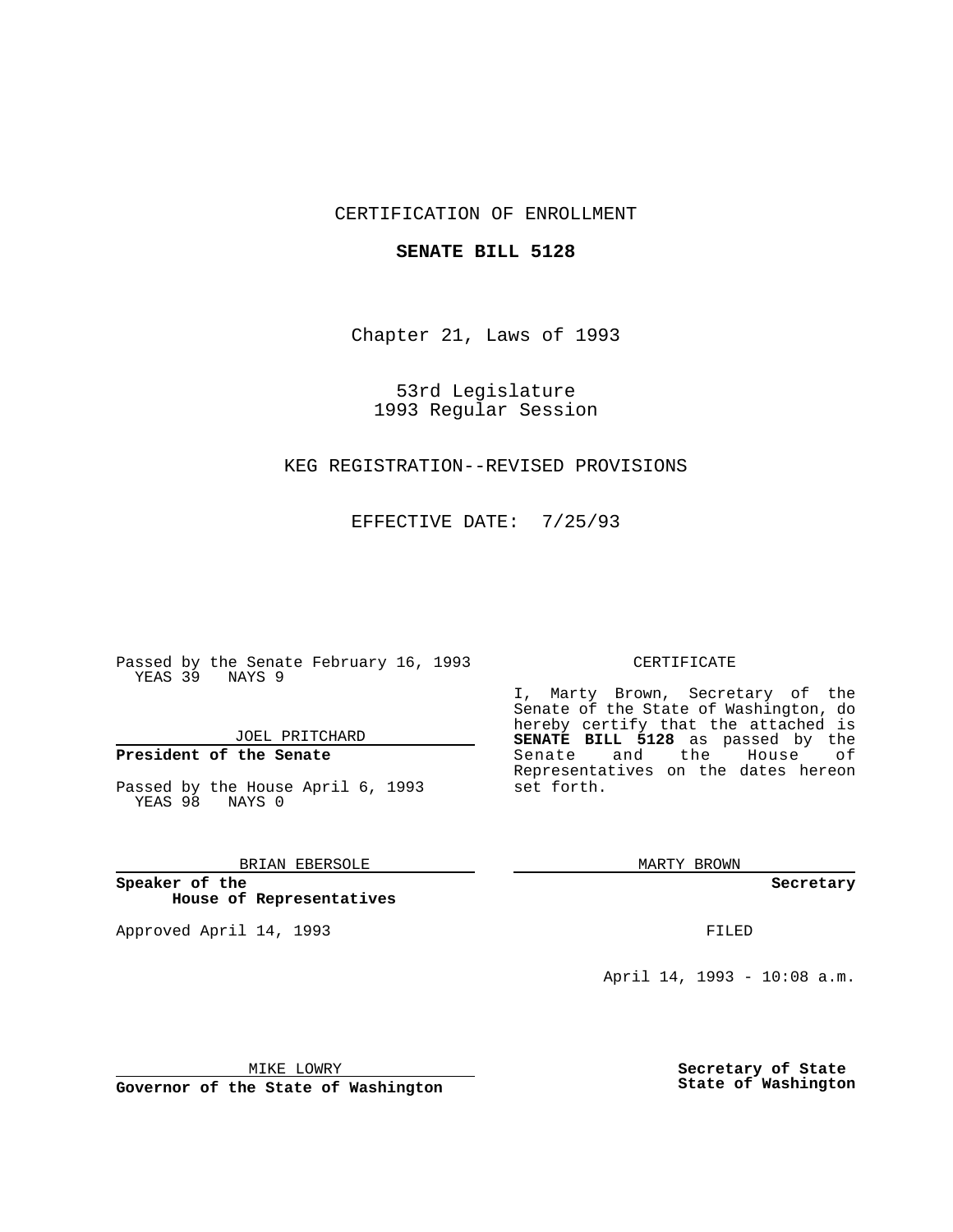## **SENATE BILL 5128** \_\_\_\_\_\_\_\_\_\_\_\_\_\_\_\_\_\_\_\_\_\_\_\_\_\_\_\_\_\_\_\_\_\_\_\_\_\_\_\_\_\_\_\_\_\_\_

\_\_\_\_\_\_\_\_\_\_\_\_\_\_\_\_\_\_\_\_\_\_\_\_\_\_\_\_\_\_\_\_\_\_\_\_\_\_\_\_\_\_\_\_\_\_\_

Passed Legislature - 1993 Regular Session

# **State of Washington 53rd Legislature 1993 Regular Session By** Senators Moore, Newhouse, Snyder and Amondson

Read first time 01/14/93. Referred to Committee on Labor & Commerce.

1 AN ACT Relating to registration for kegs or other similar 2 containers for malt liquor; and amending RCW 66.24.360, 66.28.200, and 3 66.28.220.

4 BE IT ENACTED BY THE LEGISLATURE OF THE STATE OF WASHINGTON:

5 **Sec. 1.** RCW 66.24.360 and 1991 c 42 s 4 are each amended to read 6 as follows:

 There shall be a beer retailer's license to be designated as 8 (( $\{a\}$ )) a class E license to sell beer at retail in bottles and original packages, not to be consumed upon the premises where sold, at any store other than the state liquor stores. Licensees holding only 11 an E license may ((not)) also sell malt liquor in kegs or other 12 containers capable of holding ((four)) less than five and one-half 13 gallons ((or more)) of liquid. The annual fee for the license is seventy-five dollars for each store: PROVIDED, That a holder of a class A or a class B license shall be entitled to the privileges permitted in this section by paying an annual fee of twenty-five dollars for each store. Licensees under this section whose business is primarily the sale of beer and/or wine at retail may provide, free or for a charge, single-serving samples of two ounces or less to customers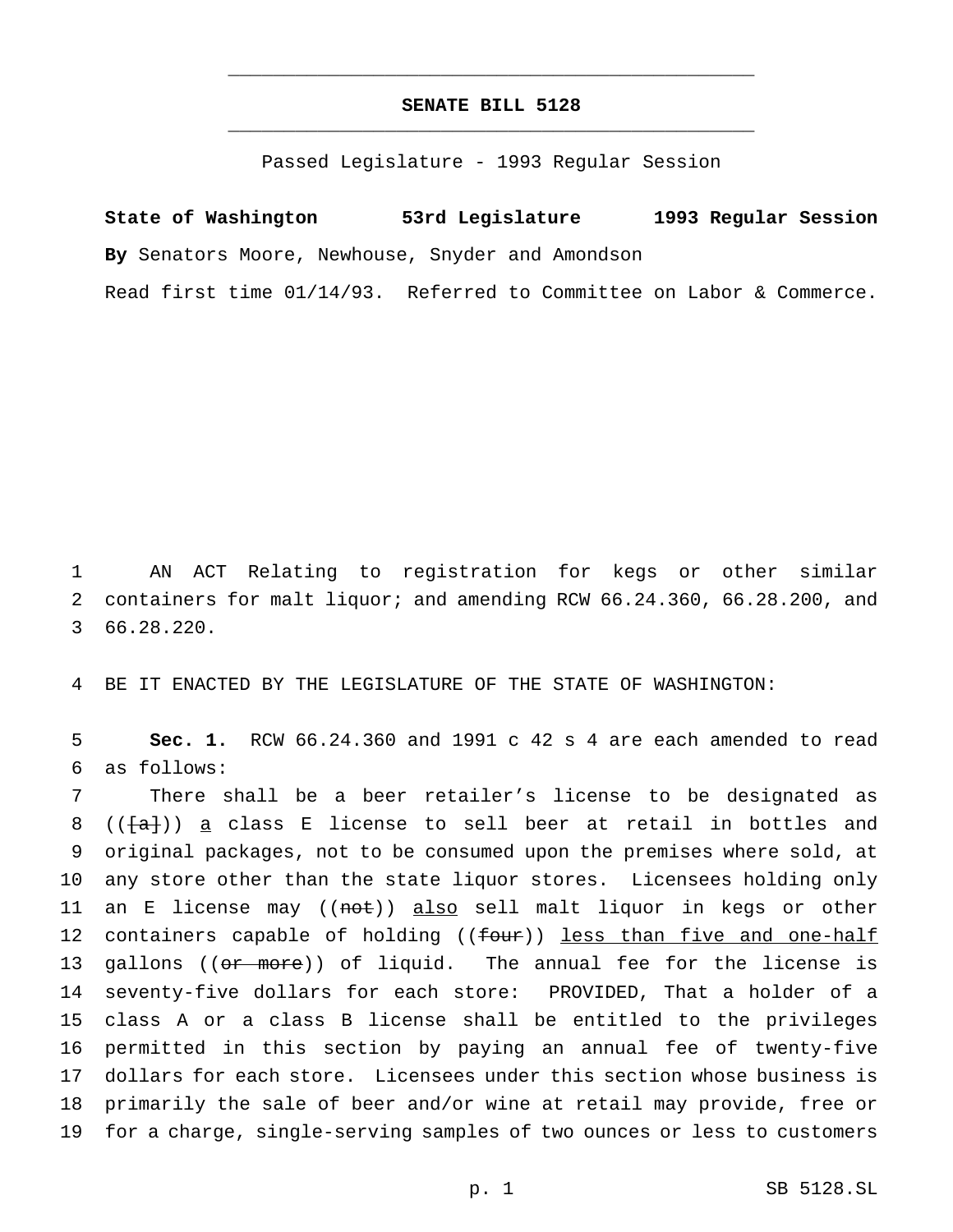for the purpose of sales promotion. Sampling activities of licensees under this section shall be subject to RCW 66.28.010 and 66.28.040 and the cost of sampling under this section may not be borne, directly or indirectly, by any manufacturer, importer, or wholesaler of liquor.

 For the purpose of this section, "beer" includes, in addition to the usual and customary meaning, bottle conditioned beer which has been fermented partially or completely in the container in which it is sold to the retail customer and which may contain residual active yeast. The bottles and original packages in which such bottle conditioned beer may be sold under this section shall not exceed one hundred seventy ounces in capacity.

 **Sec. 2.** RCW 66.28.200 and 1989 c 271 s 229 are each amended to read as follows:

 (( $\Theta$ nly)) Licensees holding a class A or B license in combination with a class E license may sell malt liquor in kegs or other containers capable of holding four gallons or more of liquid. Any person who sells or offers for sale the contents of kegs or other containers containing four gallons or more of malt liquor, or leases kegs or other containers that will hold four gallons of malt liquor, to consumers who are not licensed under chapter 66.24 RCW shall do the following for any transaction involving the container:

 (1) Require the purchaser of the malt liquor to sign a declaration and receipt for the keg or other container or beverage in substantially the form provided in RCW 66.28.220;

 (2) Require the purchaser to provide one piece of identification pursuant to RCW 66.16.040;

 (3) Require the purchaser to sign a sworn statement, under penalty of perjury, that:

 (a) The purchaser is of legal age to purchase, possess, or use malt liquor;

 (b) The purchaser will not allow any person under the age of twenty-one years to consume the beverage except as provided by RCW 66.44.270;

 (c) The purchaser will not remove, obliterate, or allow to be removed or obliterated, the identification required under RCW 66.28.220 to be affixed to the container;